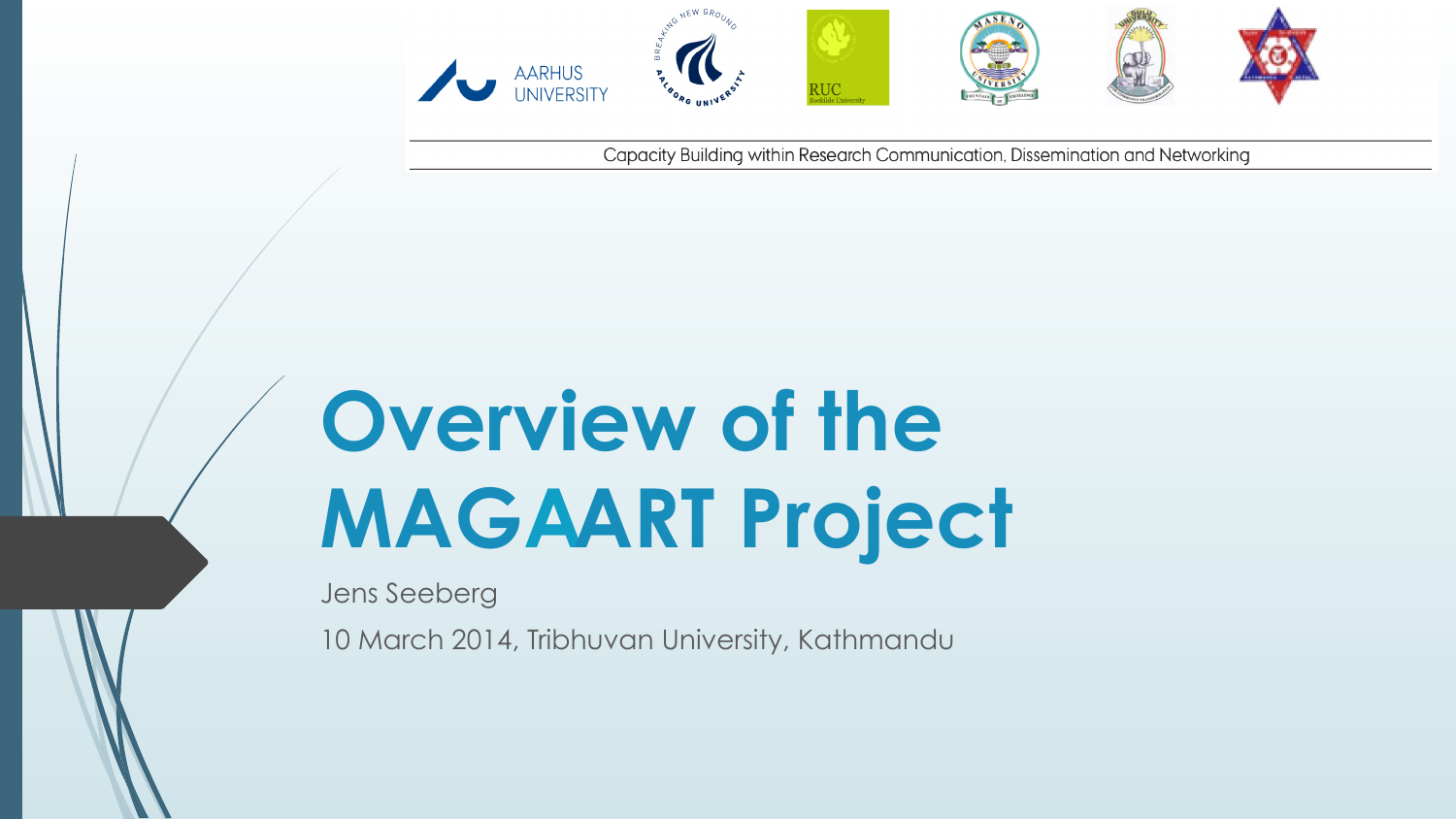



Getting concrete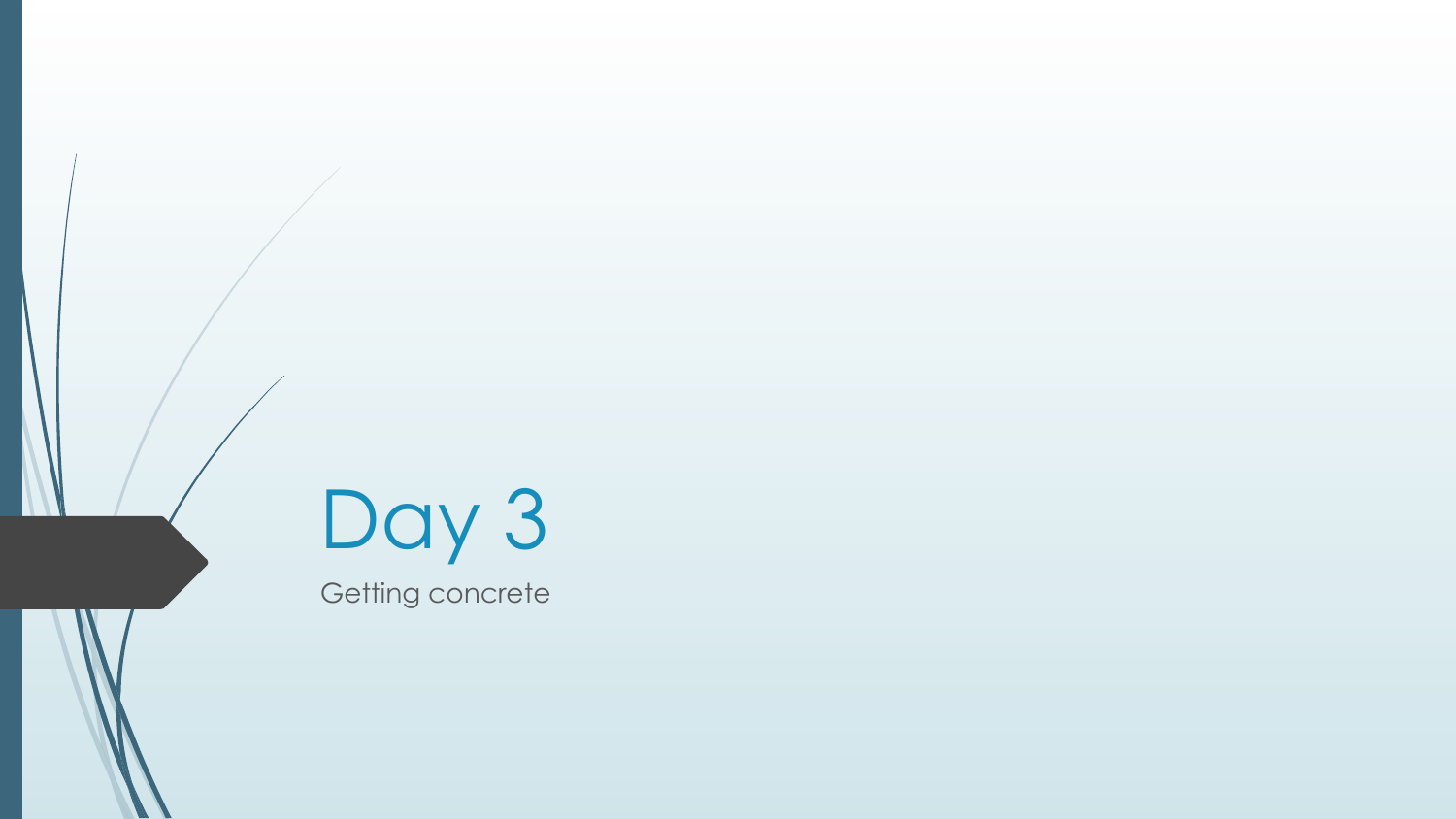

#### **Three elements to work with**

- 3 ideas from group work
- ´**Course ideas from Denmark do some of them fit?**
- ■BSU-1 PhDs how do they fit?
- **Proposal for a framework**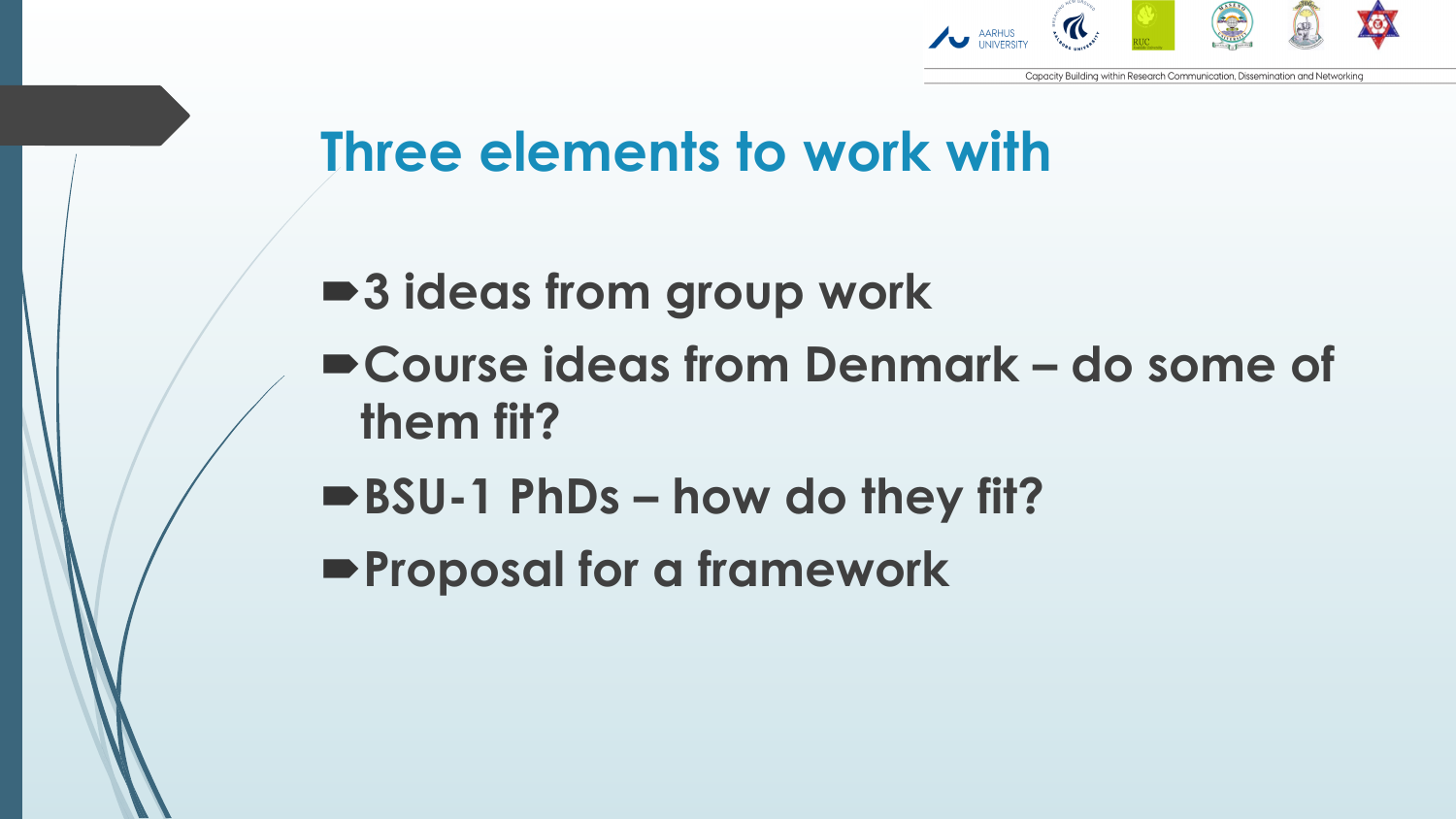

## **Inspiration from Group Work**

- ´ **Group 1-2: An attempt of a 'full package' of courses, based on PhD supervisor networks**
- ´ **Group 3-4: Detailed input for one specific course: academic writing**
- ´ **Group 5-7: Generic input what are the elements in a PhD course**
- Combined focus on Supervisors AND PhD students
- **Collaborative Learning x 2**
- **Problem Based Learning x 2**
- $\blacktriangleright$  **Student Centred Learning**
- ´ **Flexible Learning**
- ´ **Interdisciplinarity**
- $\blacktriangleright$  **Skill Development**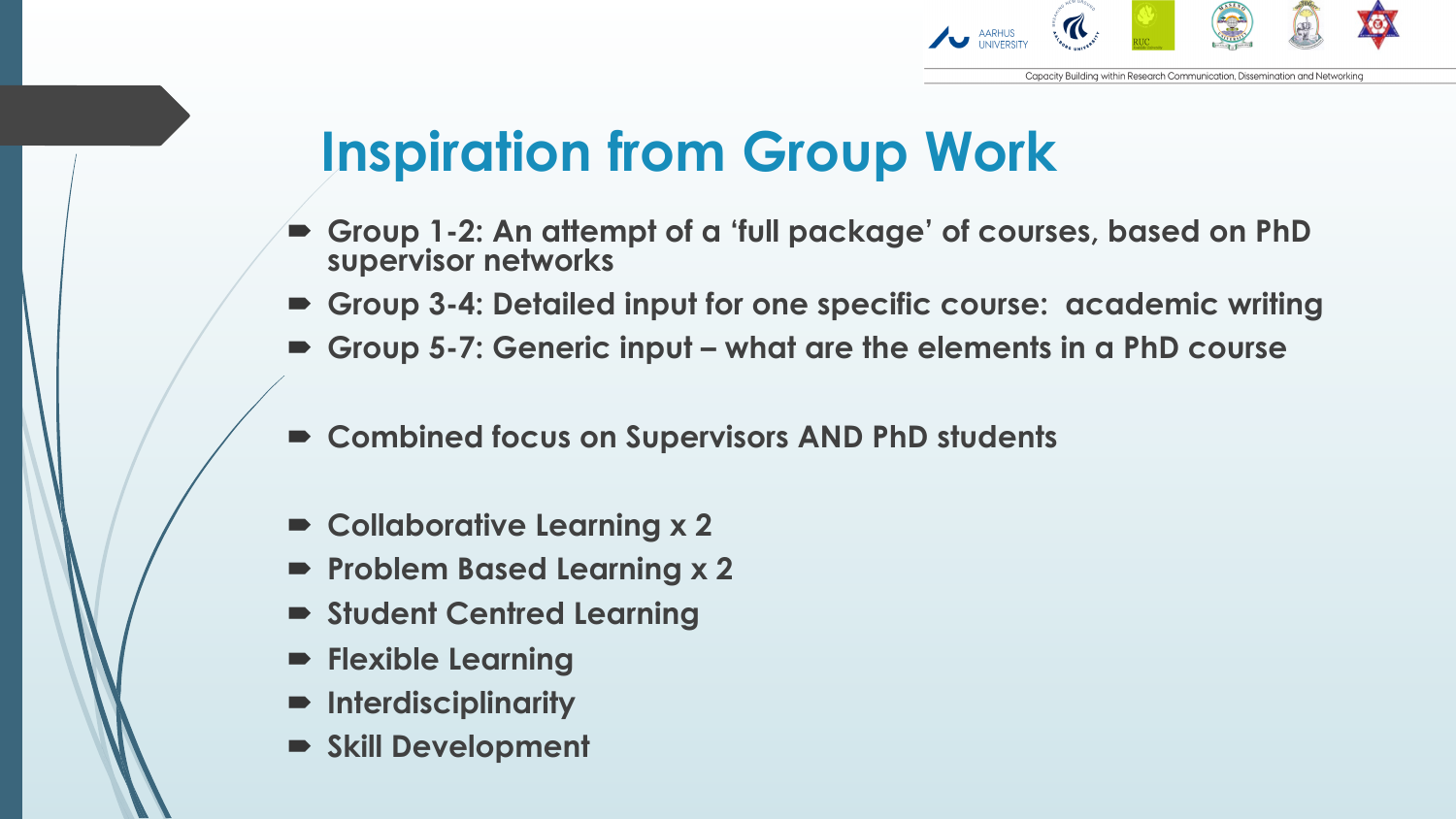

#### List of potential courses proposed by DK resource base

- ´ **Discourse and Contemporary Culture (AAU)**
- Social Justice (Summer Course) (AAU)
- ´ **Doing Gender Studies in Global Contexts (AAU)**
- Political and cultural institutions in development (RUC)
- Case study methodology (RUC)
- Globalisation and modernisation theory (RUC)
- Academic writing (AU)
- $\blacktriangleright$  Migration/mobility (AU)
- ´ **Qualitative methodology course (AU & RUC)**
- $\blacktriangleright$  Craft of qualitative analysis (AU)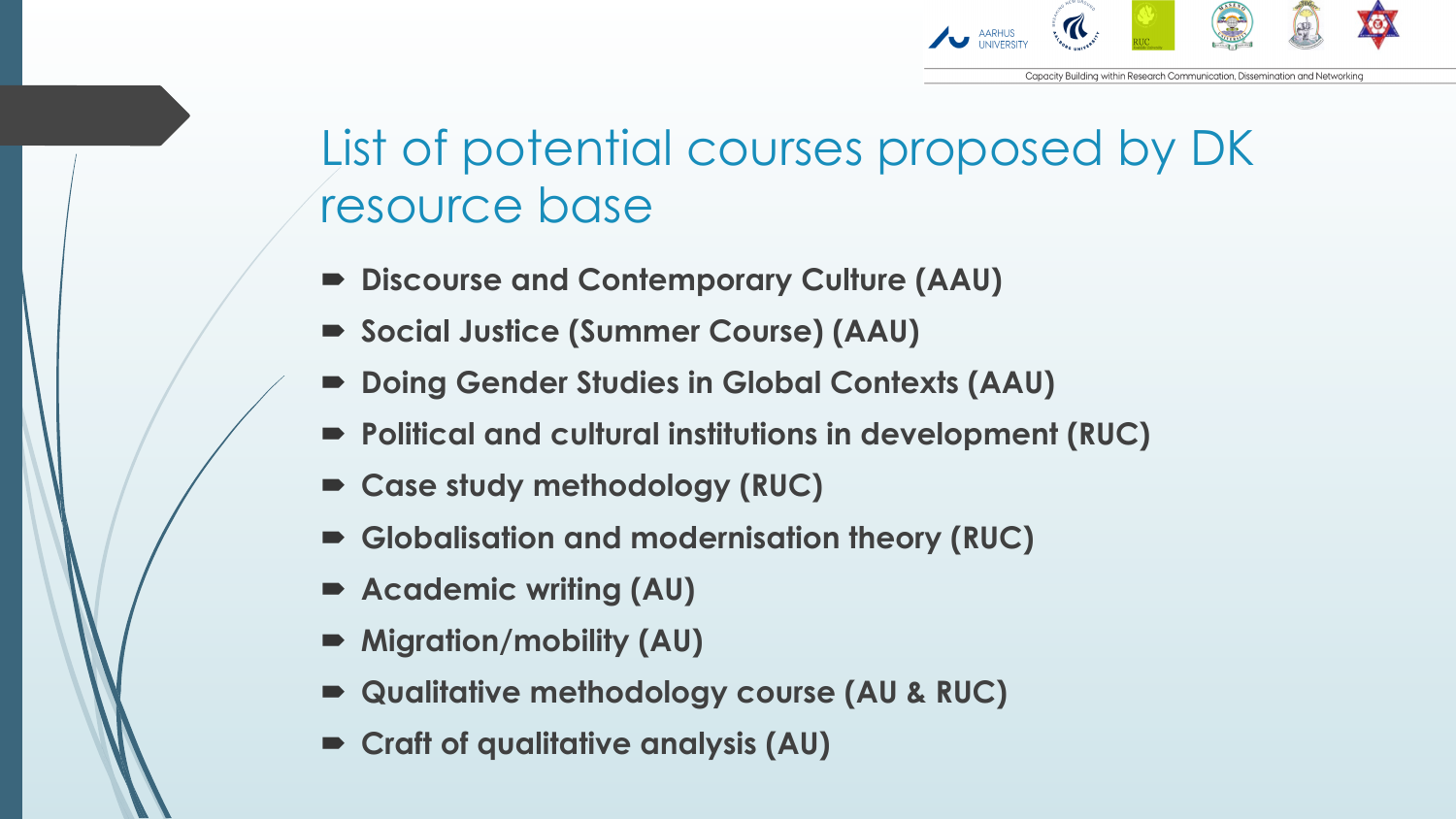

## BSU-1 ongoing PhD projects

**Indigenous knowledge in Agricultural Land Resource Management for Conflict Prevention and Social Stability in Amuru District, Northern Uganda" (GU)**

**Participatory development for sustainable household food security in post-conflict northern Uganda (GU)**

**Language in conflict: Kiswahili metaphors in the international criminal court indictment discourse in Kenya (MSU)**

**Democratizing Regional Governance: The East African Community and the European Union in a Comparative Perspective (MSU)**

**Stabilizing fragile states: the role of informal governance in Wajir and Garisa districts of North Eastern Kenya (MSU)**

**Socio-Cultural Aspects of the Existence of Migrant Population Depicted in Nepali Diasporic Fiction (TU)**

**Nepalese Women in Politics and Political Decision Making (TU)**

**Classroom Interaction: Experience of Dalit Students of Rural Nepal while Interacting with Peers and Teachers from the Same and Higher Social Backgrounds (TU)**

**Globalization and English Education Policy: Ideology, Practices and their Impact in Linguistic Rights and Cultural Identity of Indigenous Students in Rural Nepal (TU)**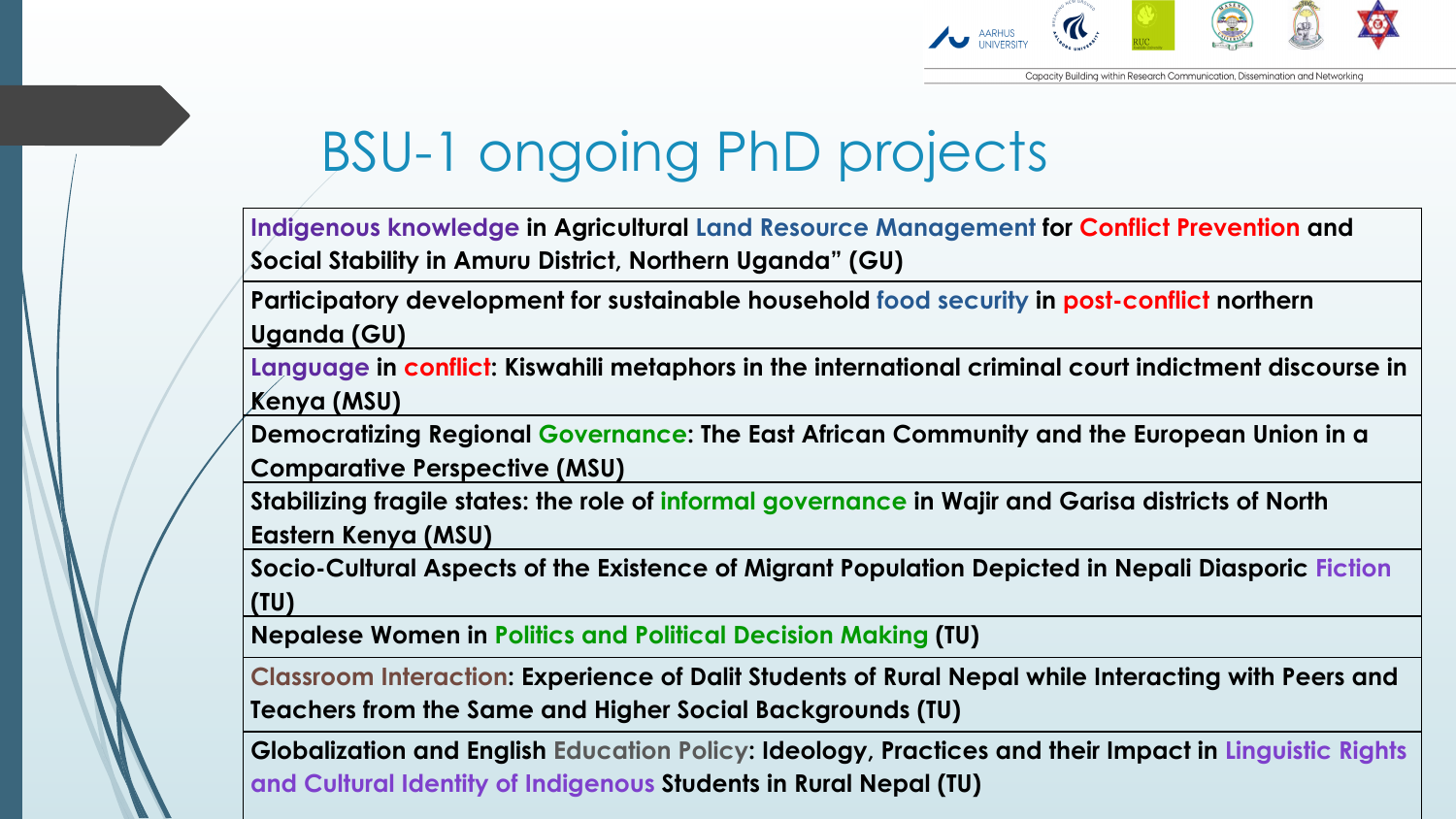

## **A PROPOSED FRAMEWORK**

- **ESTABLISHING SUPERVISOR FORUM**
- **► SERIES OF WORKSHOPS AND COURSES THAT EXPERIMENT WITH PBL AND E-LEARNING TARGETED TO PHD-STUDENTS AT MSU, TU AND GU**
- **► COLLABORATIVE N-S DEVELOPMENT AND IMPLEMENTATION OF WORKSHOPS AND COURSES**
- $\blacktriangleright$  **STRENGTHENING OF PEDAGIGICAL (PBL) AND E-LEARNING COMPETENCIES AMONG PARTICIPATING FACULTY**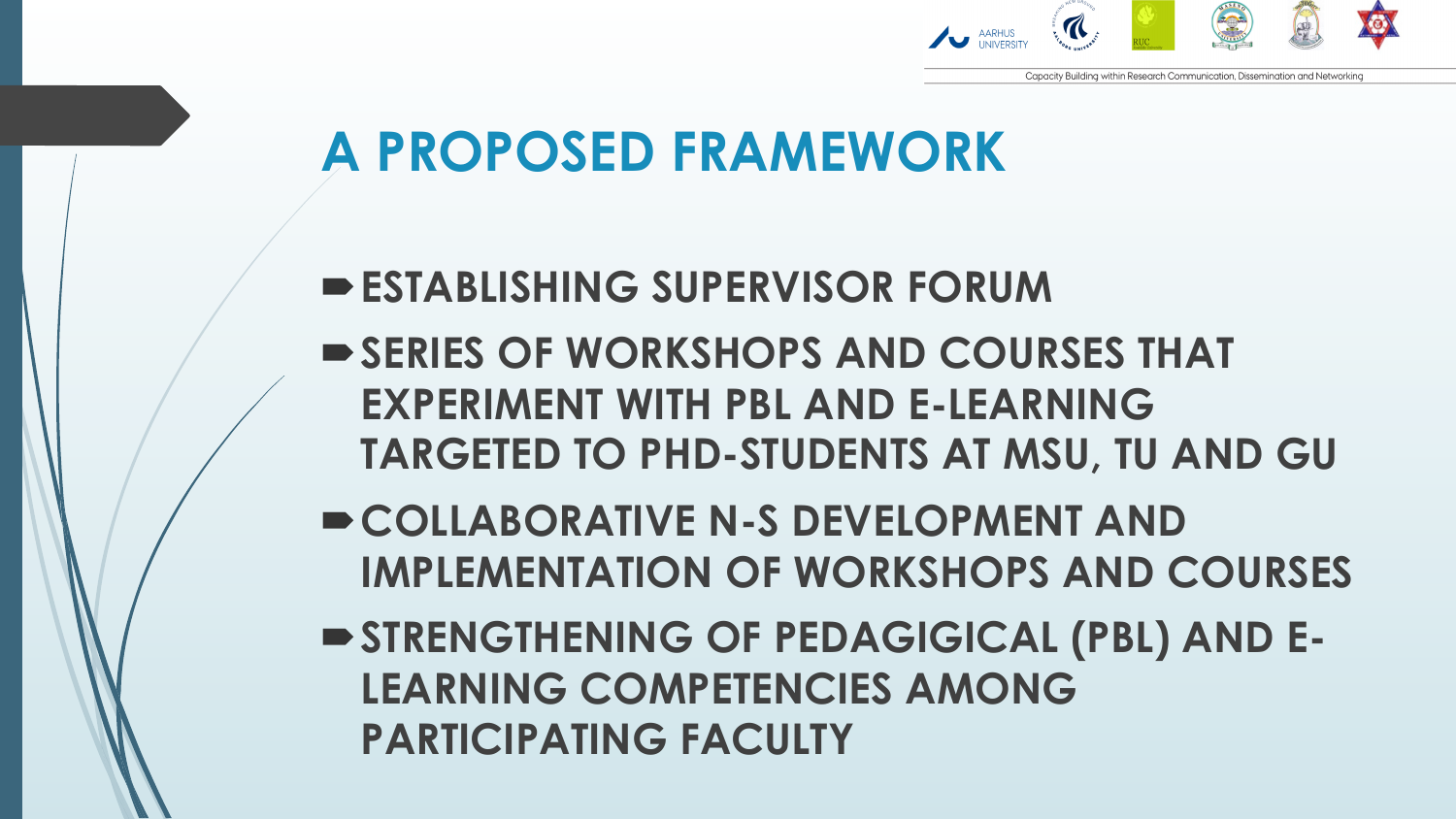

#### **GROUPS - SERIES OF WORKSHOPS/COURSES**

- ´ **GROUP 1: PBL AND E-LEARNING for all interested PhD supervisors from 3 universities**
- **EXCUP 2: PROPOSAL DEVELOPMENT AND LITERATURE SEARCH**
- ´ **GROUP 3: RESEARCH METHODS AND METHODOLOGY**
- ´ **GROUP 4: DATA ANALYSIS** 
	- **EXTEMATIC WORKSHOP 1, 2,..**
- GROUP 5: ACADEMIC WRITING
- ´ (Evaluation workshop to draw lessons learned/ recommendations for use of PBL/E-learning for PhD training)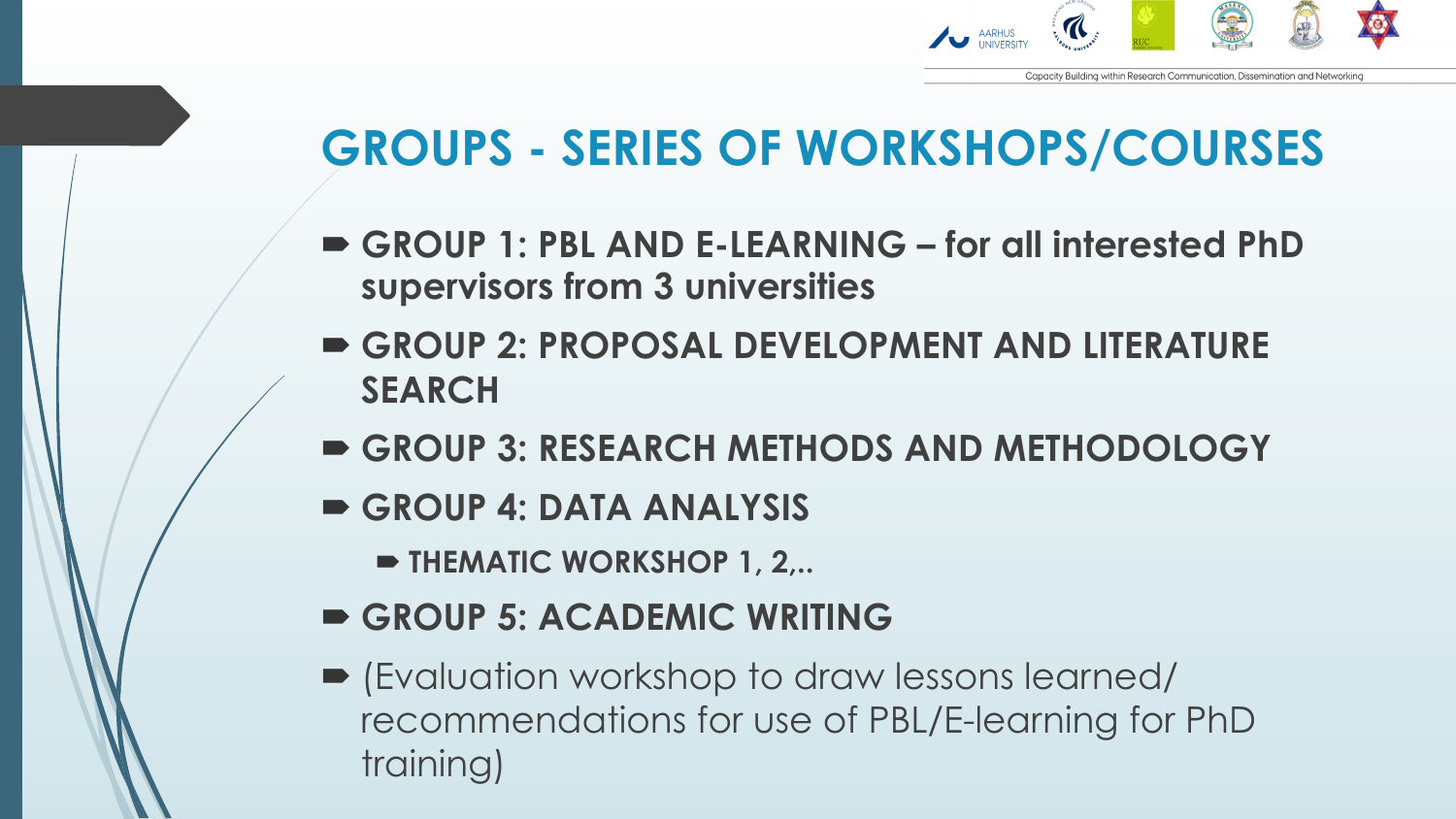

## **GROUP WORK**

- ´ **Each group addresses the following questions as detailed as possible:**
- **1. What is the proposed content of the workshop/course(s) (headlines)?**
- **2. How is PBL integrated and what are the main needs for staff training to do so?**
- **3. How is E-learning integrated and what are the main needs for staff training to do so?**
- **4. Where and how is the workshop/course conducted how does it benefit MSU, GU** *and* **TU? (constraint: PhD students cannot travel to a common workshop venue.)**
- **5. What is the manpower required from the partner universities? (DK constraint: a total of 21 persons visiting for one week is possible across all workshops/courses. Rule: Courses should be developed in N-S collaboration)**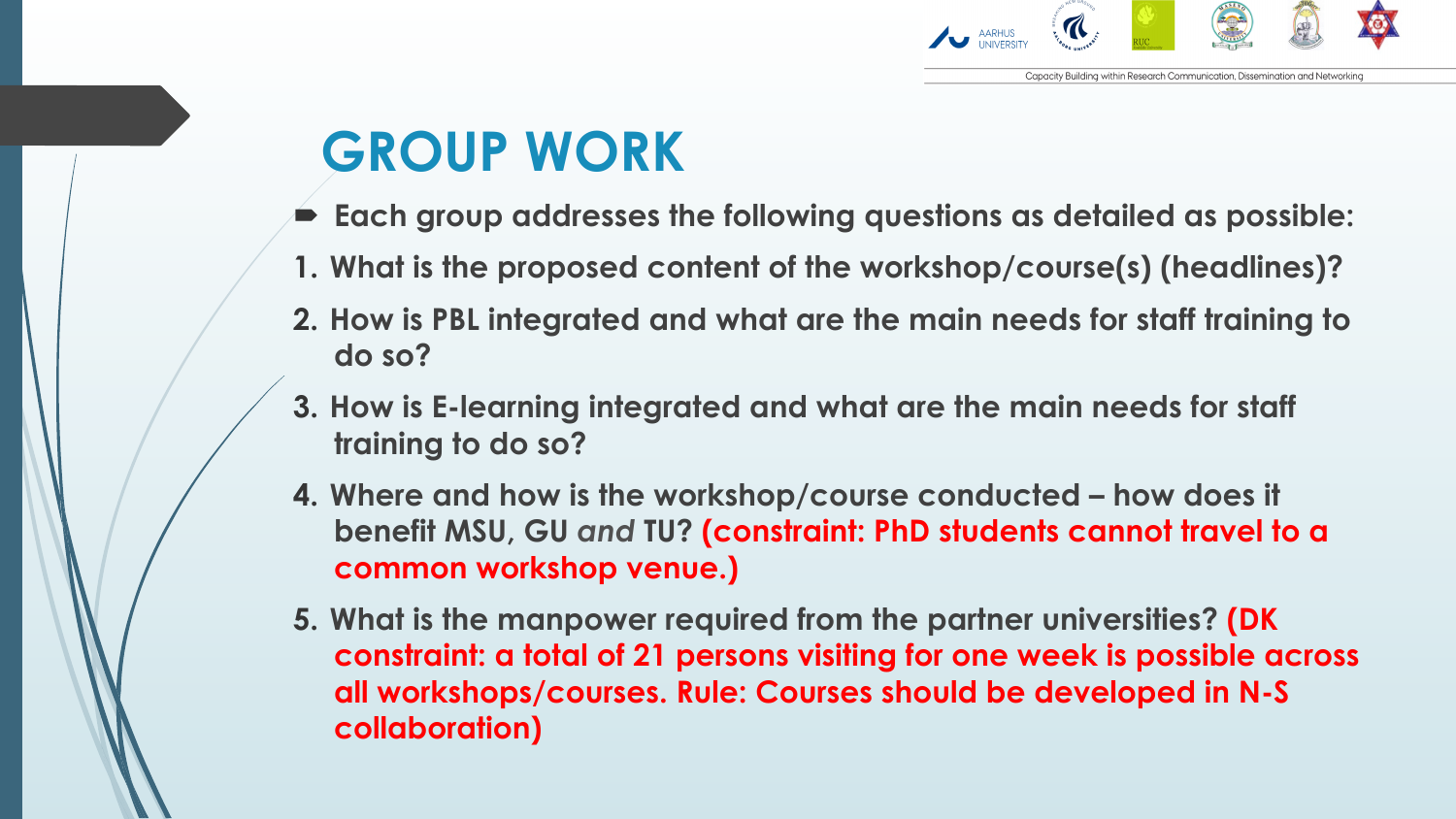

Capacity Building within Research Communication, Dissemination and Networking

#### PRESENTATION

■ SELECT ONE RAPPORTEUR WHO WILL SUMMARIZE THE OUTPUT AND PRESNT + SEND TO MARTIN BY EMAIL (etnmdl@hum.au.dk)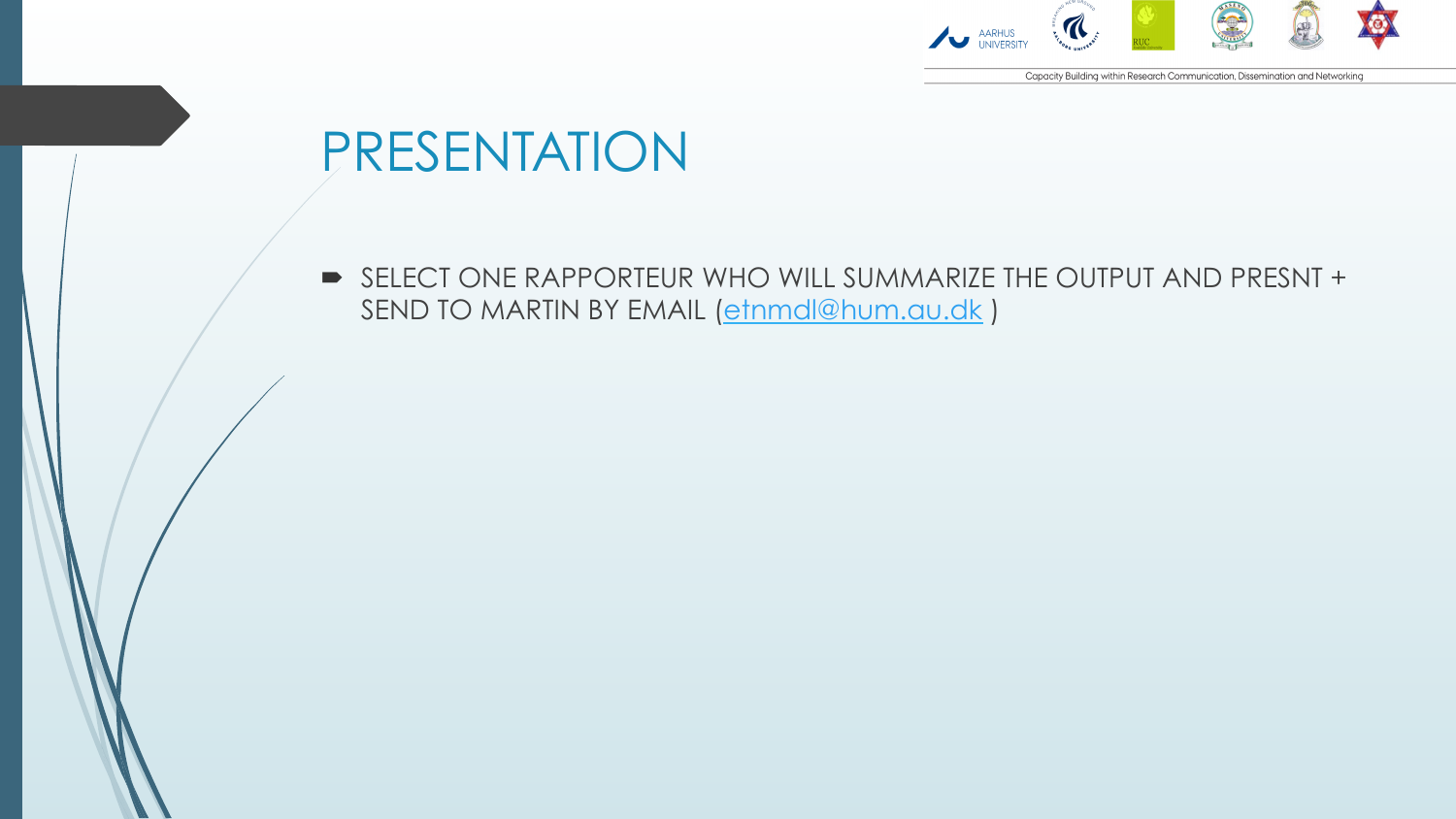

Budget planning meeting & next steps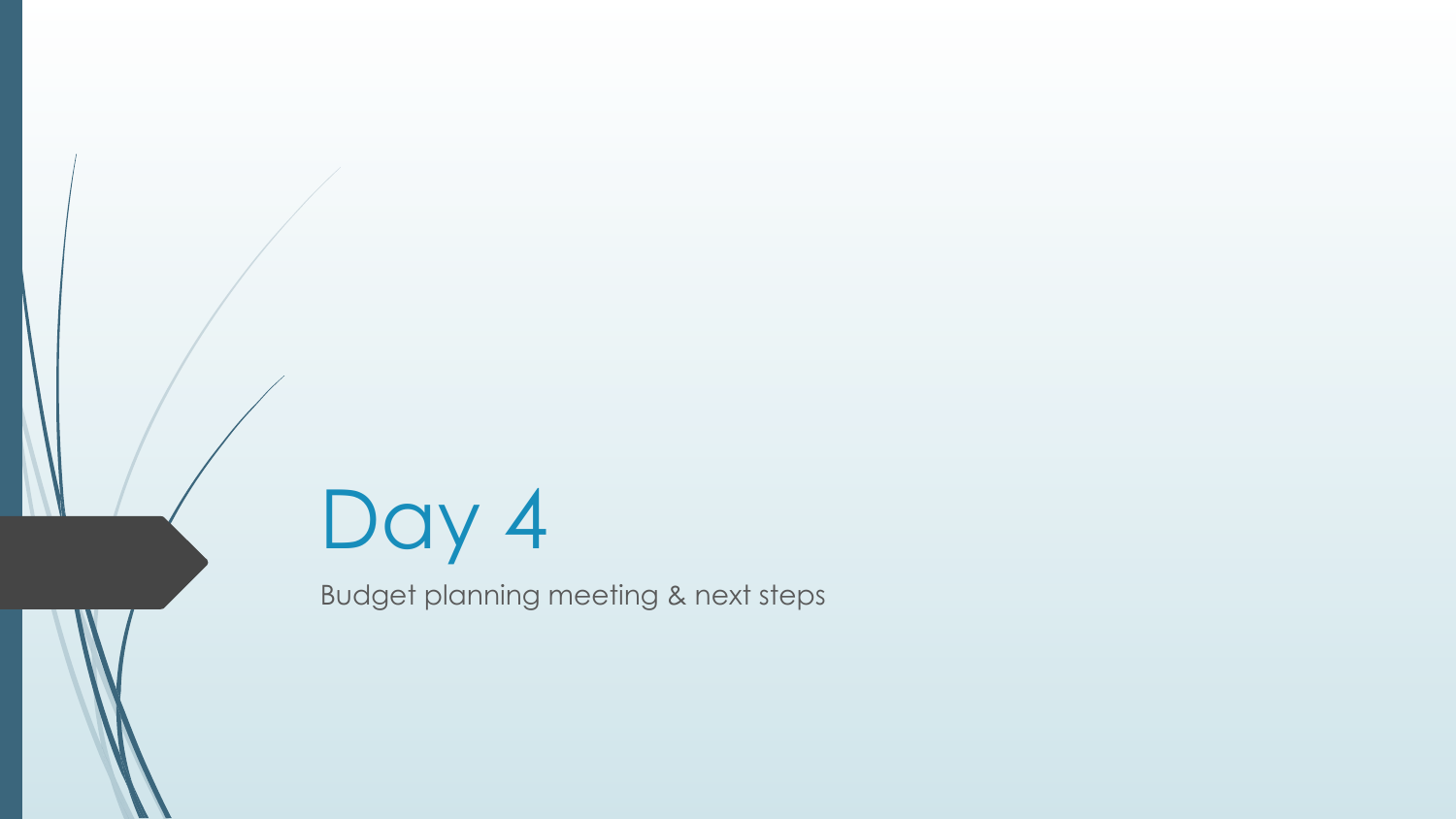

### Activities / content

- ´**Combined PBL & e-Learning workshop** Time: August 2014. Place: MSU & TU
- **Proposal development & literature search** (3 workshops): Oct – Nov 2014
- Research methods & methodology (MSU+GU joint; separate plan to be made for TU): Feb - Apr 2015
- **Data Analysis** (3 workshop modules; "F2F + eMode"): Aug Oct 2015
- **Academic Writing** (eMode, 1 F2F): Oct Nov. 2015